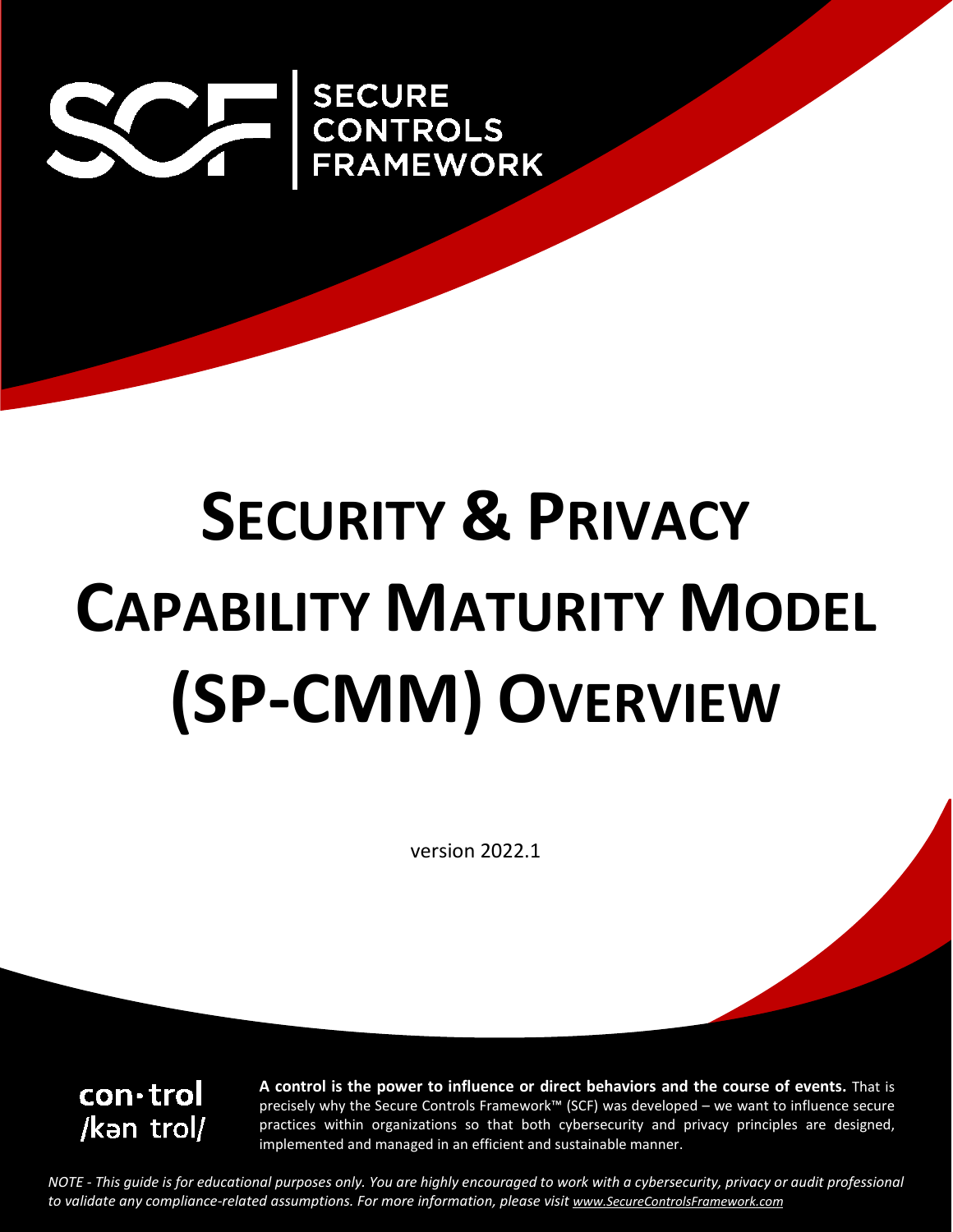# **Table of Contents**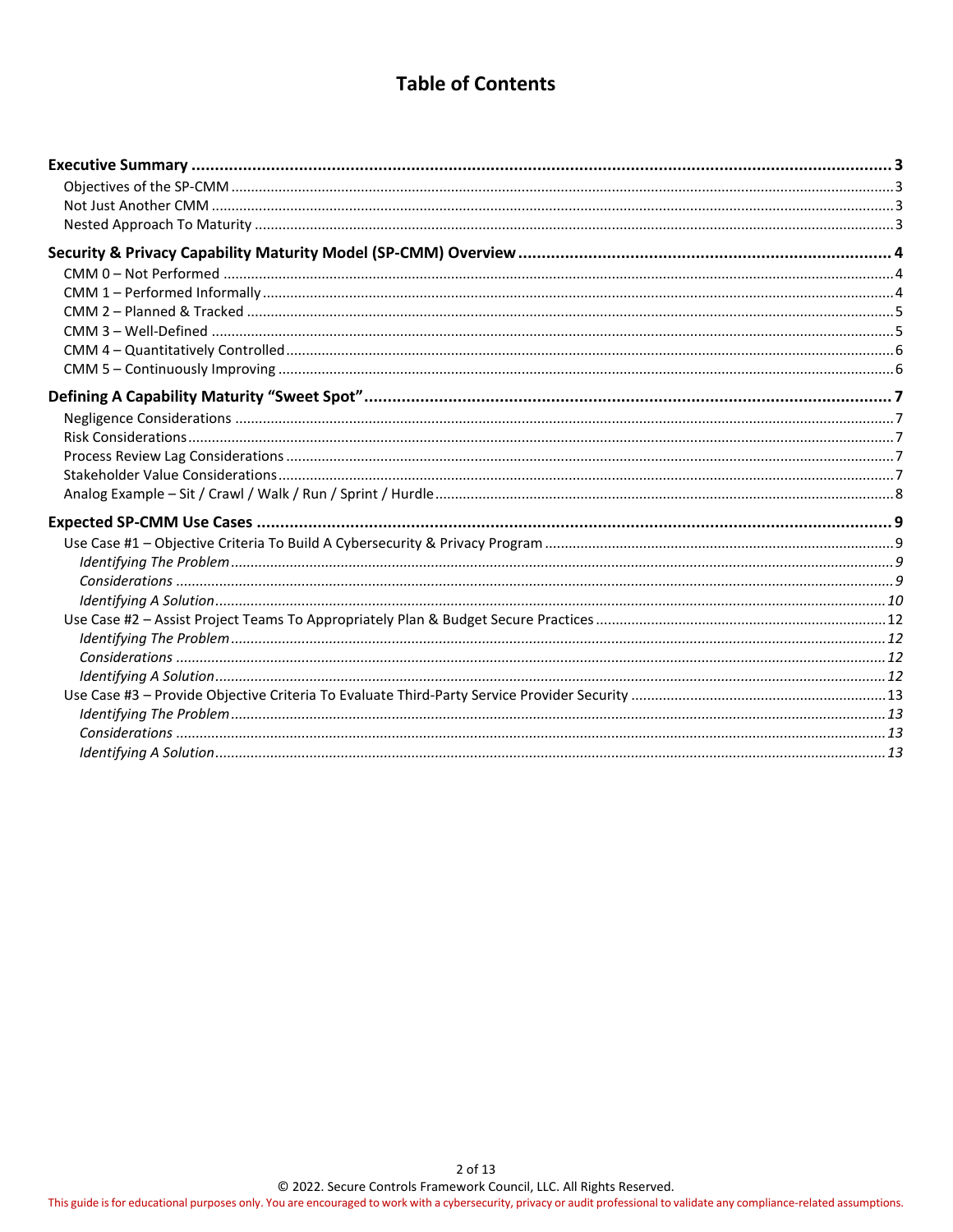# <span id="page-2-0"></span>**EXECUTIVE SUMMARY**

Thank you for showing interest in the **Secure Controls Framework's™ (SCF) Security & Privacy Capability Maturity Model (SP-CMM)**! This was a massive undertaking by SCF contributors to define maturity levels for the SCF's control catalog. The result of that work is each of the SCF's controls has corresponding CMM 0-5 criteria defined.

This document is designed for cybersecurity & privacy practitioners to gain an understanding of what the SP-CMM is and how it can be used in their organization.

Just like the SCF itself, the SP-CMM is free for organizations to use through the [Creative Commons Attribution-NoDerivatives 4.0](https://creativecommons.org/licenses/by-nd/4.0/)  [International \(CC BY-ND 4.0\)](https://creativecommons.org/licenses/by-nd/4.0/) license.

## <span id="page-2-1"></span>**OBJECTIVES OF THE SP-CMM**

The SP-CMM is meant to solve the problem of objectivity in both establishing and evaluating cybersecurity and privacy controls. There are three main objectives for the SP-CMM:

- 1. Provide CISO/CPOs/CIOs with objective criteria that can be used to establish expectations for a cybersecurity & privacy program;
- 2. Provide objective criteria for project teams so that secure practices are appropriately planned and budgeted for; and
- 3. Provide minimum criteria that can be used to evaluate third-party service provider controls.

There are likely many other use cases that the SP-CMM can be used, but those three objectives listed above drove the development of this project. The reason for this simply comes down to a need by businesses, regardless of size or industry, for a solution that can help fix those three common frustrations that exist in most cybersecurity and privacy programs. We want to help eliminate, or at least minimize, the Fear, Uncertainty & Doubt (FUD) that is used to justify purchases and/or evaluate controls by injecting objectivity into the process.

## <span id="page-2-2"></span>**NOT JUST ANOTHER CMM**

There are many competing models that exist to demonstrate maturity. Given the available choices, the SCF decided to leverage an existing framework, rather than reinvent the wheel. In simple terms, we provided control-level criteria to an existing CMM model.

The SP-CMM draws upon the high-level structure of the **Systems Security Engineering Capability Maturity Model v2.0 (SSE-CMM)**, since we felt it was the best model to demonstrate varying levels of maturity for people, processes and technology at a control level. If you are unfamiliar with the SSE-CMM, it is well-worth your time to read through th[e SSE-CMM Model Description Document](https://apps.dtic.mil/dtic/tr/fulltext/u2/a393329.pdf) that is hosted by the US Defense Technical Information Center (DTIC).

The SSE-CMM has been around for over two decades and is a community-owned maturity model, so it is free to use. The SSE-CMM is also referenced as ISO/IEC 21827:2008 *Information technology -- Security techniques -- Systems Security Engineering -- Capability Maturity Model (SSE-CMM).* [1](#page-2-4)

#### <span id="page-2-3"></span>**NESTED APPROACH TO MATURITY**

By using the term "nested" regarding maturity, we are referring how the SP-CMM's control criteria were written to acknowledge that each succeeding level of maturity is built upon its predecessor. Essentially, you cannot run without first learning how to walk. Likewise, you cannot walk without first learning how to crawl. This approach to defining cybersecurity & privacy control maturity is how the SP-CMM is structured.

© 2022. Secure Controls Framework Council, LLC. All Rights Reserved. This guide is for educational purposes only. You are encouraged to work with a cybersecurity, privacy or audit professional to validate any compliance-related assumptions.

<span id="page-2-4"></span>*<sup>1</sup> ISO/IEC 21827:2008 - <https://www.iso.org/standard/44716.html>*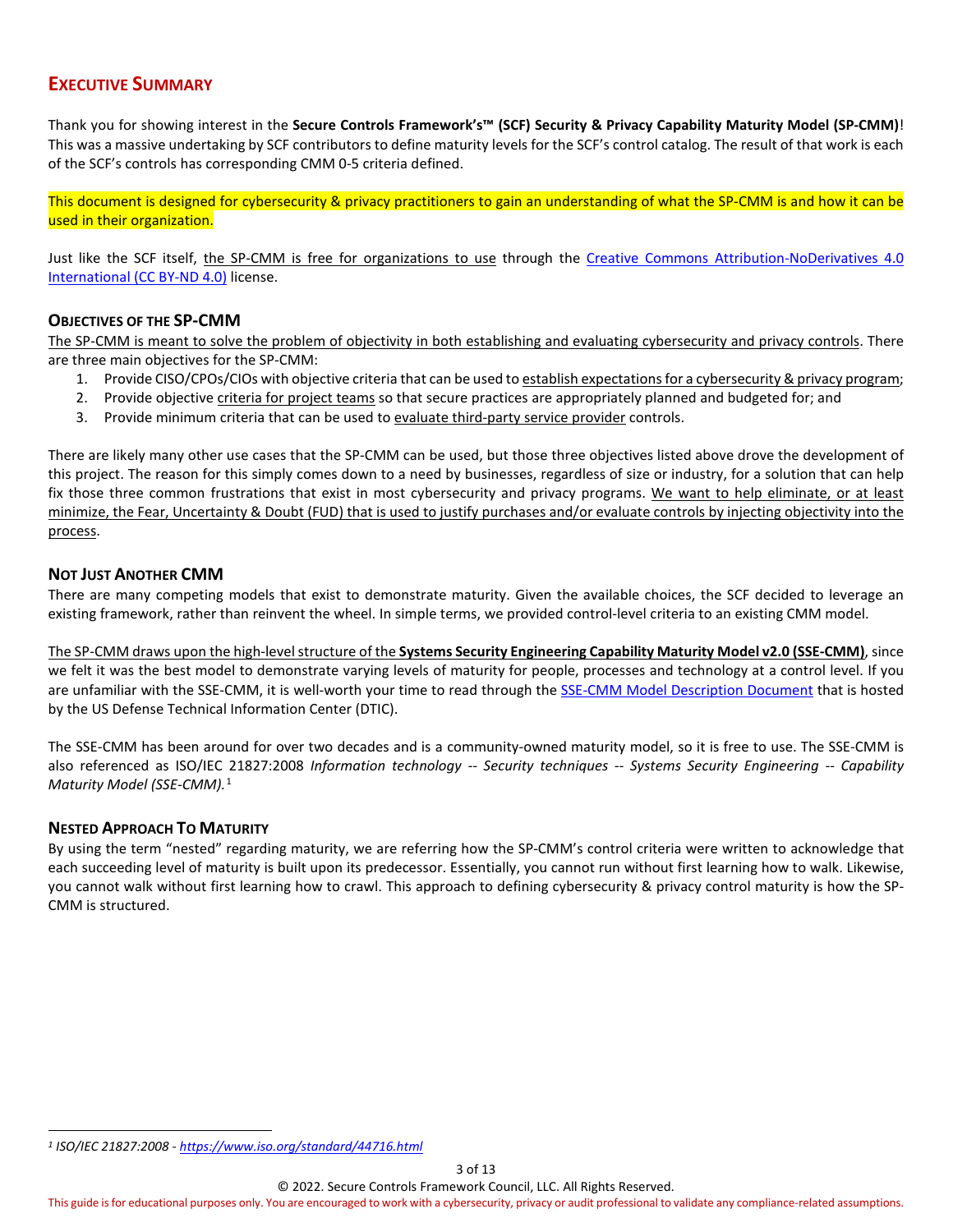# <span id="page-3-0"></span>**SECURITY & PRIVACY CAPABILITY MATURITY MODEL (SP-CMM) OVERVIEW**

The SP-CMM draws upon the high-level structure of the **Systems Security Engineering Capability Maturity Model v2.0 (SSE-CMM)**, since we felt it was the best model to demonstrate varying levels of maturity for people, processes and technology at a control level. If you are unfamiliar with the SSE-CMM, it is well-worth your time to read through th[e SSE-CMM Model Description Document](https://apps.dtic.mil/dtic/tr/fulltext/u2/a393329.pdf) that is hosted by the US Defense Technical Information Center (DTIC).

The six SP-CMM levels are:

- CMM 0 Not Performed
- CMM 1 Performed Informally
- CMM 2 Planned & Tracked
- CMM 3 Well-Defined
- CMM 4 Quantitatively Controlled



# **MATURITY LEVEL (PEOPLE, PROCESSES & TECHNOLOGY)**

# <span id="page-3-1"></span>**CMM 0 – NOT PERFORMED**

This level of maturity is defined as "non-existence practices," where the control is not being performed.

There are no identifiable work products of the process.

CMM 0 practices, or a lack thereof, are generally considered to be negligent. The reason for this is if a control is reasonably-expected to exist, by not performing the control that would be negligent behavior. The need for the control could be due to a law, regulation or contractual obligation (e.g., client contract or industry association requirement).

# <span id="page-3-2"></span>**CMM 1 – PERFORMED INFORMALLY**

This level of maturity is defined as "ad hoc practices," where the control is being performed, but lacks completeness & consistency.

- Base practices of the process area are generally performed.
- **The performance of these base practices may not be rigorously planned and tracked.**
- **Performance depends on individual knowledge and effort.**
- There are identifiable work products for the process.

CMM 1 practices are generally considered to be negligent. The reason for this is if a control is reasonably-expected to exist, by only implementing ad-hoc practices in performing the control that could be considered negligent behavior. The need for the control could be due to a law, regulation or contractual obligation (e.g., client contract or industry association requirement).

4 of 13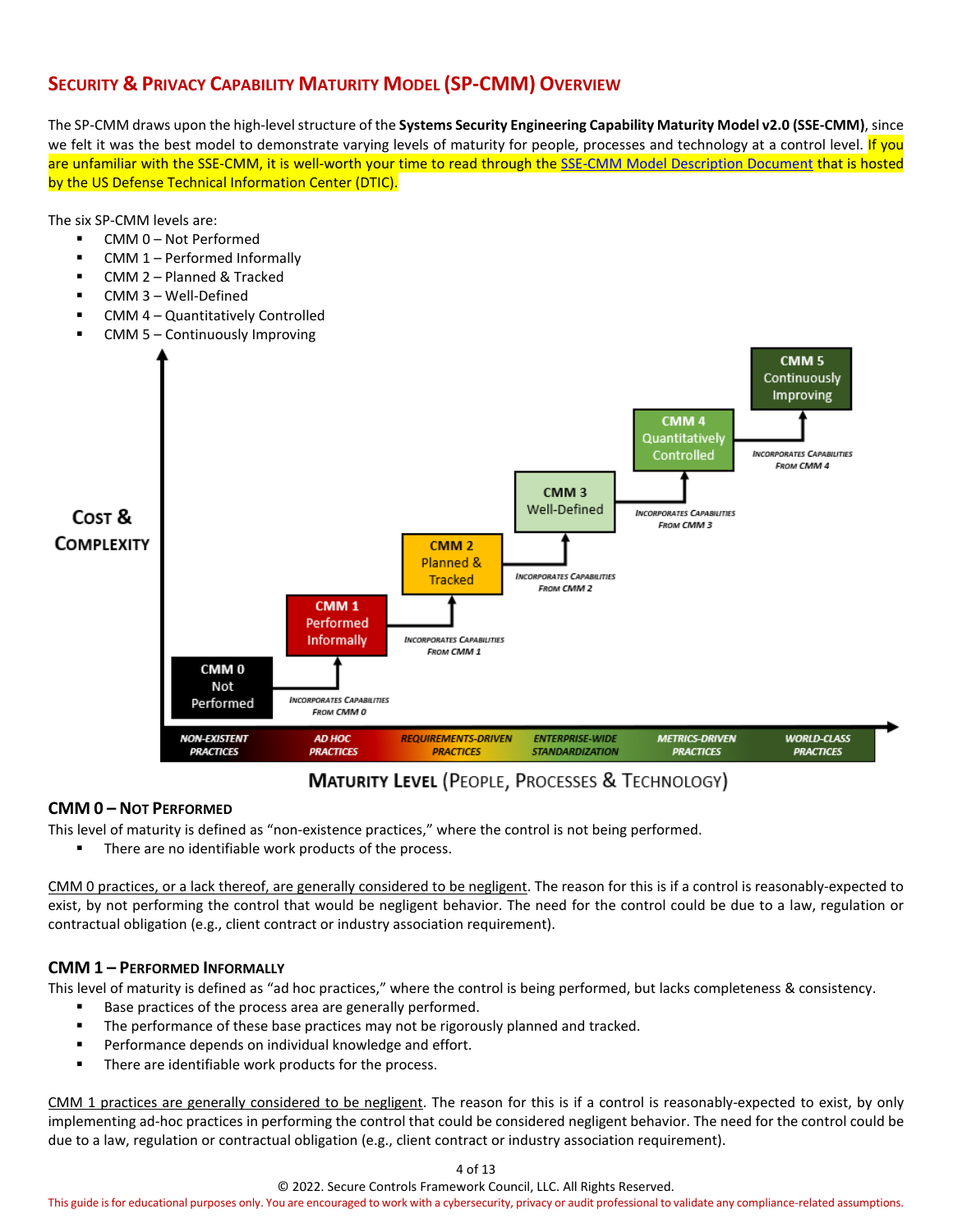*Note – The reality with a CMM 1 level of maturity is often:*

- *For smaller organizations, the IT support role only focuses on "break / fix" work or the outsourced IT provider has a limited scope in its support contract.*
- *For medium / large organizations, there is IT staff but there is no management focus to spend time on the control.*

# <span id="page-4-0"></span>**CMM 2 – PLANNED & TRACKED**

This level of maturity is defined as "requirements-driven practices," where the expectations for controls are known (e.g., statutory, regulatory or contractual compliance obligations) and practices are tailored to meet those specific requirements.

- Performance of the base practices in the process area is planned and tracked.
- Performance according to specified procedures is verified.
- Work products conform to specified standards and requirements.

CMM 2 practices are generally considered to be "audit ready" with an acceptable level of evidence to demonstrate due diligence and due care in the execution of the control. CMM 2 practices are generally targeted on specific systems, networks, applications or processes that require the control to be performed for a compliance need (e.g., PCI DSS, HIPAA, NIST 800-171, etc.).

It can be argued that CMM 2 practices focus more on compliance over security. The reason for this is the scoping of CMM 2 practices are narrowly-focused and are not organization-wide.

#### *Note – The reality with a CMM 2 level of maturity is often:*

- *For smaller organizations:*
	- o *IT staff have clear requirements to meet applicable compliance obligations or the outsourced IT provider is properly scoped in its support contract to address applicable compliance obligations.*
	- o *It is unlikely that there is a dedicated cybersecurity role and at best it is an additional duty for existing personnel.*
- *For medium / large organizations:*
	- o *IT staff have clear requirements to meet applicable compliance obligations.*
	- o *There is most likely a dedicated cybersecurity role or a small cybersecurity team.*

#### <span id="page-4-1"></span>**CMM 3 – WELL-DEFINED**

This level of maturity is defined as "enterprise-wide standardization," where the practices are well-defined and standardized across the organization.

- Base practices are performed according to a well-defined process using approved, tailored versions of standard, documented processes.
- **Process is planned and managed using an organization-wide, standardized process.**

CMM 3 practices are generally considered to be "audit ready" with an acceptable level of evidence to demonstrate due diligence and due care in the execution of the control. Unlike CMM 2 practices that are narrowly focused, CMM 3 practices are standardized across the organization.

It can be argued that CMM 3 practices focus on security over compliance, where compliance is a natural byproduct of those secure practices. These are well-defined and properly-scoped practices that span the organization, regardless of the department or geographic considerations.

#### *Note – The reality with a CMM 3 level of maturity is often:*

- *For smaller organizations:*
	- o *There is a small IT staff that has clear requirements to meet applicable compliance obligations.*
	- o *There is a very competent leader (e.g., security manager / director) with solid cybersecurity experience who has the authority to direct resources to enact secure practices across the organization.*
- *For medium / large organizations:*
	- o *IT staff have clear requirements to implement standardized cybersecurity & privacy principles across the enterprise.*
	- o *In addition to the existence of a dedicated cybersecurity team, there are specialists (e.g., engineers, SOC analysts, GRC, privacy, etc.)*
	- o *There is a very competent leader (e.g., CISO) with solid cybersecurity experience who has the authority to direct resources to enact secure practices across the organization.*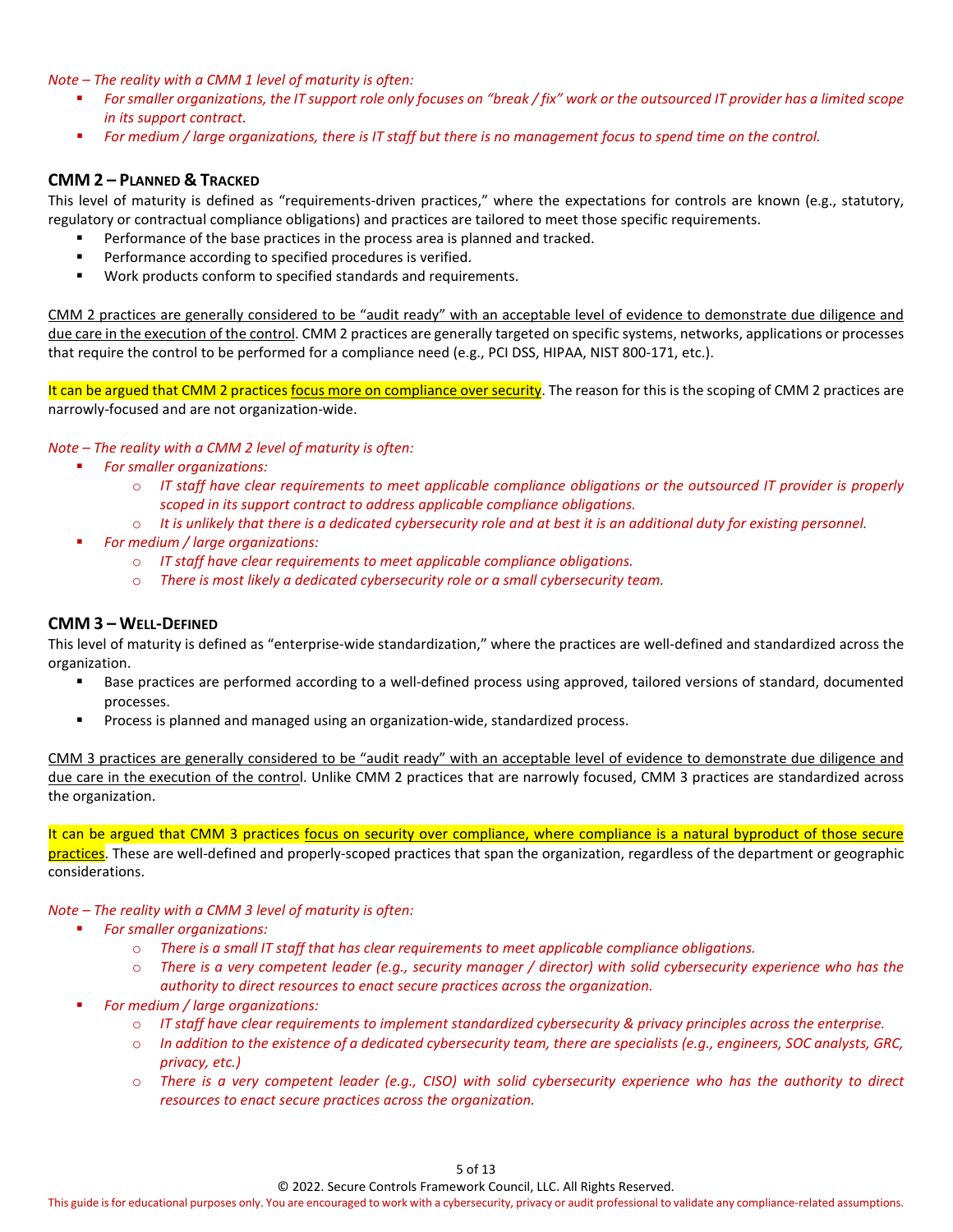# <span id="page-5-0"></span>**CMM 4 – QUANTITATIVELY CONTROLLED**

This level of maturity is defined as "metrics-driven practices," where in addition to being well-defined and standardized practices across the organization, there are detailed metrics to enable governance oversight.

- Detailed measures of performance are collected and analyzed. This leads to a quantitative understanding of process capability and an improved ability to predict performance.
- **Performance is objectively managed, and the quality of work products is quantitatively known.**

CMM 4 practices are generally considered to be "audit ready" with an acceptable level of evidence to demonstrate due diligence and due care in the execution of the control, as well as detailed metrics enable an objective oversight function. Metrics may be daily, weekly, monthly, quarterly, etc.

## *Note – The reality with a CMM 4 level of maturity is often:*

- *For smaller organizations, it is unrealistic to attain this level of maturity.*
- *For medium / large organizations:*
	- o *IT staff have clear requirements to implement standardized cybersecurity & privacy principles across the enterprise.*
	- o *In addition to the existence of a dedicated cybersecurity team, there are specialists (e.g., engineers, SOC analysts, GRC, privacy, etc.)*
	- o *There is a very competent leader (e.g., CISO) with solid cybersecurity experience who has the authority to direct resources to enact secure practices across the organization.*
	- o *Business stakeholders are made aware of the status of the cybersecurity and privacy program (e.g., quarterly business reviews to the CIO/CEO/board of directors). This situational awareness is made possible through detailed metrics.*

# <span id="page-5-1"></span>**CMM 5 – CONTINUOUSLY IMPROVING**

This level of maturity is defined as "world-class practices," where the practices are not only well-defined and standardized across the organization, as well as having detailed metrics, but the process is continuously improving.

- Quantitative performance goals (targets) for process effectiveness and efficiency are established, based on the business goals of the organization.
- Continuous process improvement against these goals is enabled by quantitative feedback from performing the defined processes and from piloting innovative ideas and technologies.

CMM 5 practices are generally considered to be "audit ready" with an acceptable level of evidence to demonstrate due diligence and due care in the execution of the control and incorporates a capability to continuously improve the process. Interestingly, this is where **Artificial Intelligence (AI)** and **Machine Learning (ML)** would exist, since AI/ML would focus on evaluating performance and making continuous adjustments to improve the process. However, AI/ML are not requirements to be CMM 5.

#### *Note – The reality with a CMM 5 level of maturity is often:*

- *For smaller organizations, it is unrealistic to attain this level of maturity.*
- *For medium-sized organizations, it is unrealistic to attain this level of maturity.*
- *For large organizations:*
	- o *IT staff have clear requirements to implement standardized cybersecurity & privacy principles across the enterprise.*
	- o *In addition to the existence of a dedicated cybersecurity team, there are specialists (e.g., engineers, SOC analysts, GRC, privacy, etc.)*
	- o *There is a very competent leader (e.g., CISO) with solid cybersecurity experience who has the authority to direct resources to enact secure practices across the organization.*
	- o *Business stakeholders are made aware of the status of the cybersecurity and privacy program (e.g., quarterly business reviews to the CIO/CEO/board of directors). This situational awareness is made possible through detailed metrics.*
	- o *The organization has a very aggressive business model that requires not only IT, but its cybersecurity and privacy practices, to be innovative to the point of leading the industry in how its products and services are designed, built or delivered.*
	- o *The organization invests heavily into developing AI/ML technologies to made near real-time process improvements to support the goal of being an industry leader.*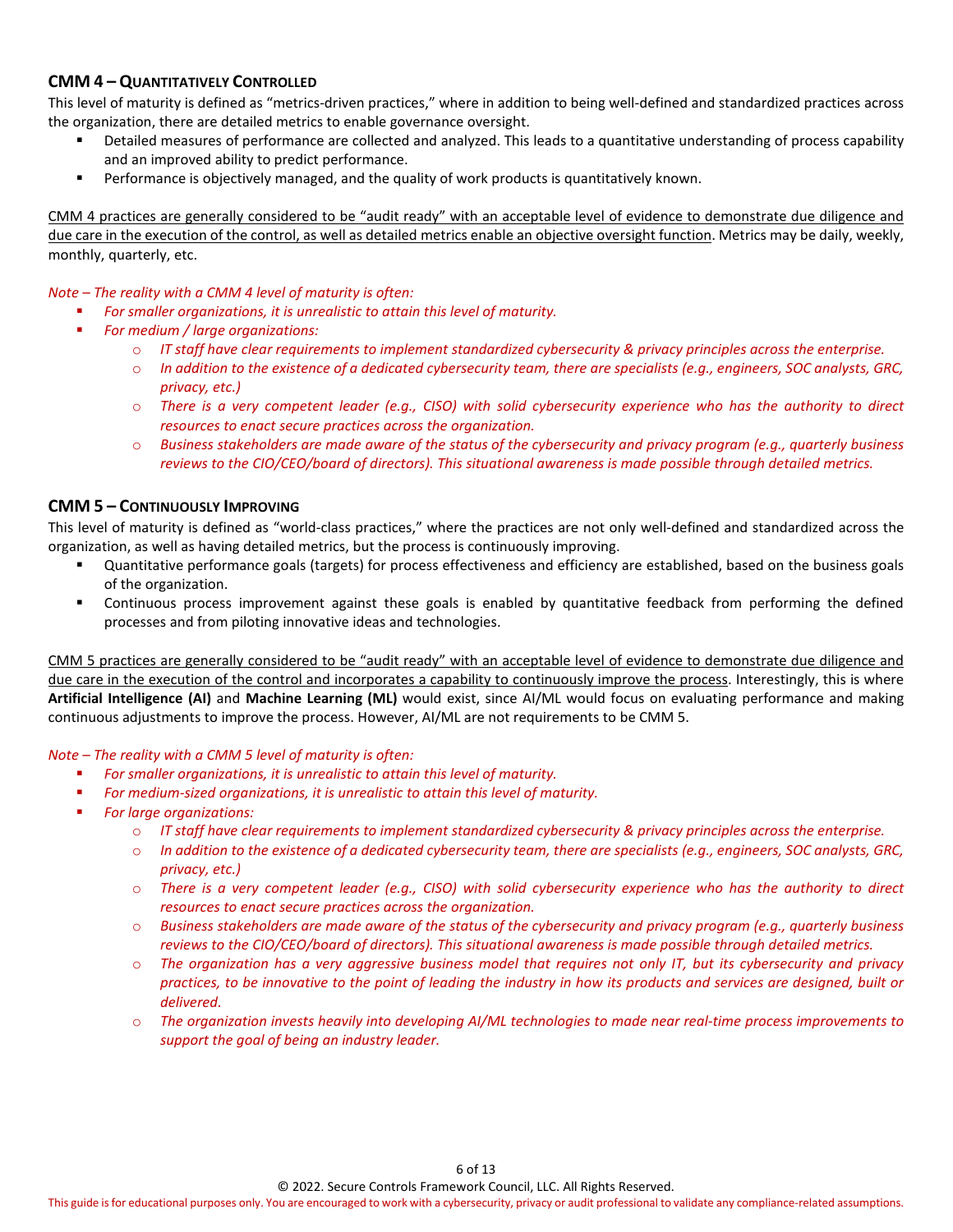# <span id="page-6-0"></span>**DEFINING A CAPABILITY MATURITY "SWEET SPOT"**

For most organizations, the "sweet spot" for maturity targets is between CMM 2 and 4 levels. What defines the ideal target within this zone is generally based on resource limitations and other business constraints, so it goes beyond just the cybersecurity and privacy teams dictating targets. Identifying maturity targets is meant to be a team effort between both technologists and business stakeholders.

From a business consideration, the increase in cost and complexity will always require cybersecurity and privacy leadership to provide a compelling business case to support any maturity planning needs. Speaking in terms the business can understand is vitally important.

*Note - During the development of the SP-CMM, a contributor identified an interesting insight that CMM 0-3 are "internal" maturity levels*  for cybersecurity and privacy teams, whereas CMM 4-5 are "external" maturity levels that expand beyond those teams. When you look *at the stakeholders involved in CMM 0-3, it is almost entirely IT, cybersecurity and privacy. It isn't until CMM 4-5 where there is true business stakeholder involvement in oversight and process improvement. This creates an internal to external shift in owning the cybersecurity & privacy program.*



**MATURITY LEVEL (PEOPLE, PROCESSES & TECHNOLOGY)** 

# <span id="page-6-1"></span>**NEGLIGENCE CONSIDERATIONS**

Without the ability to demonstrate evidence of both due care and due diligence, an organization may be found negligent. In practical terms, the "negligence threshold" is between CMM 1 and CMM 2. The reason for this is at CMM 2, practices are formalized to the point that documented evidence exists to demonstrate reasonable steps were taken to operate a control.

# <span id="page-6-2"></span>**RISK CONSIDERATIONS**

Risk associated with the control in question decreases with maturity, but noticeable risk reductions are harder to attain above CMM 3. Oversight and process automation can decrease risk, but generally not as noticeably as steps taken to attain CMM 3.

#### <span id="page-6-3"></span>**PROCESS REVIEW LAG CONSIDERATIONS**

Process improvements increase with maturity, based on shorter review cycles and increased process oversight. What might have been an annual review cycle to evaluate and tweak a process can be near real-time with Artificial Intelligence (AI) and Machine Learning (ML).

#### <span id="page-6-4"></span>**STAKEHOLDER VALUE CONSIDERATIONS**

The perceived value of security controls increases with maturity. However, perceived value tends to decrease after CMM 3 since the value of the additional cost and complexity becomes harder to justify to business stakeholders. Companies that are genuinely focused on being industry leaders are ideal candidates for CMM 5 targets to support their aggressive business model needs.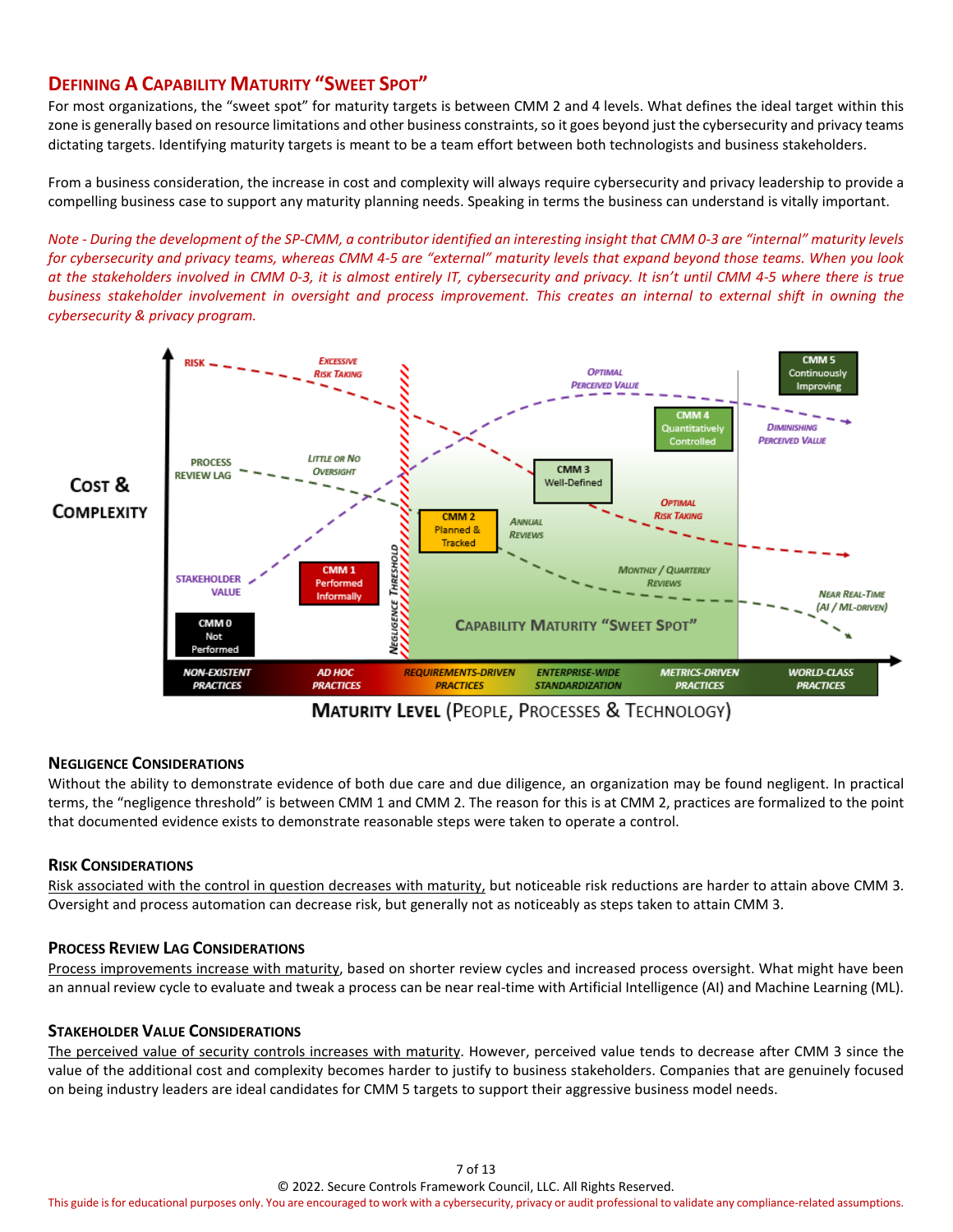# <span id="page-7-0"></span>**ANALOG EXAMPLE – SIT / CRAWL / WALK / RUN / SPRINT / HURDLE**

The following example shows this approach being applied to the maturity levels for running, where it demonstrates the nested approach to the maturity levels by each succeeding level of maturity incorporates skills learned by the preceding level.

The point of this example is to demonstrate a relatable scenario that readers can comprehend how being asked to jump straight into an advanced level of maturity is not practical, where it requires some level of lesser maturity. For example, if you were just learning how to walk, it would be foolish to try and run the 400m hurdles that require both the strength and skill of sprinting, but also the knowledge of how to jump over an obstacle.



# **RUNNING CAPABILITY MATURITY LEVEL**

In this example, this maturity model is applied to a control to raise an individual's resting heart rate through exercise.

- **CMM 0 – Sitting Down**
	- o Sitting down would be non-existent effort. No evidence of exercise exists.
	- o Sitting down would be considered deficient in terms of meeting this control.
- **CMM 1 – Crawling**
	- o Crawling is at best considered ad-hoc exercise and likely doesn't meet the intent of the control.
	- o Crawling would be considered deficient in terms of meeting this control.
- **CMM 2 – Walking**
	- o Walking builds on skills learned through crawling and demonstrates a capability that raises the individuals' resting heart rate.
	- o Walking would meet the intent of the control, but there is clearly room for improvement.
- **CMM 3 – Running**
	- o Running builds on the skills learned through walking and meets the control's intent.
	- o Running would be the "sweet spot" of maturity for this example.
- **CMM 4 – 400-meter Sprint**
	- o Sprinting builds on the skills learned through running and meets the control's intent.
	- o Sprinting requires mastery of running skills to do it properly and avoid injury.
- **CMM 5 – 400-meter Hurdles**
	- o Running the hurdles builds upon skills learned through sprinting and meets the control's intent.
	- o Hurdling requires a mastery of sprinting, since jumping hurdles is in addition to a sprinting race.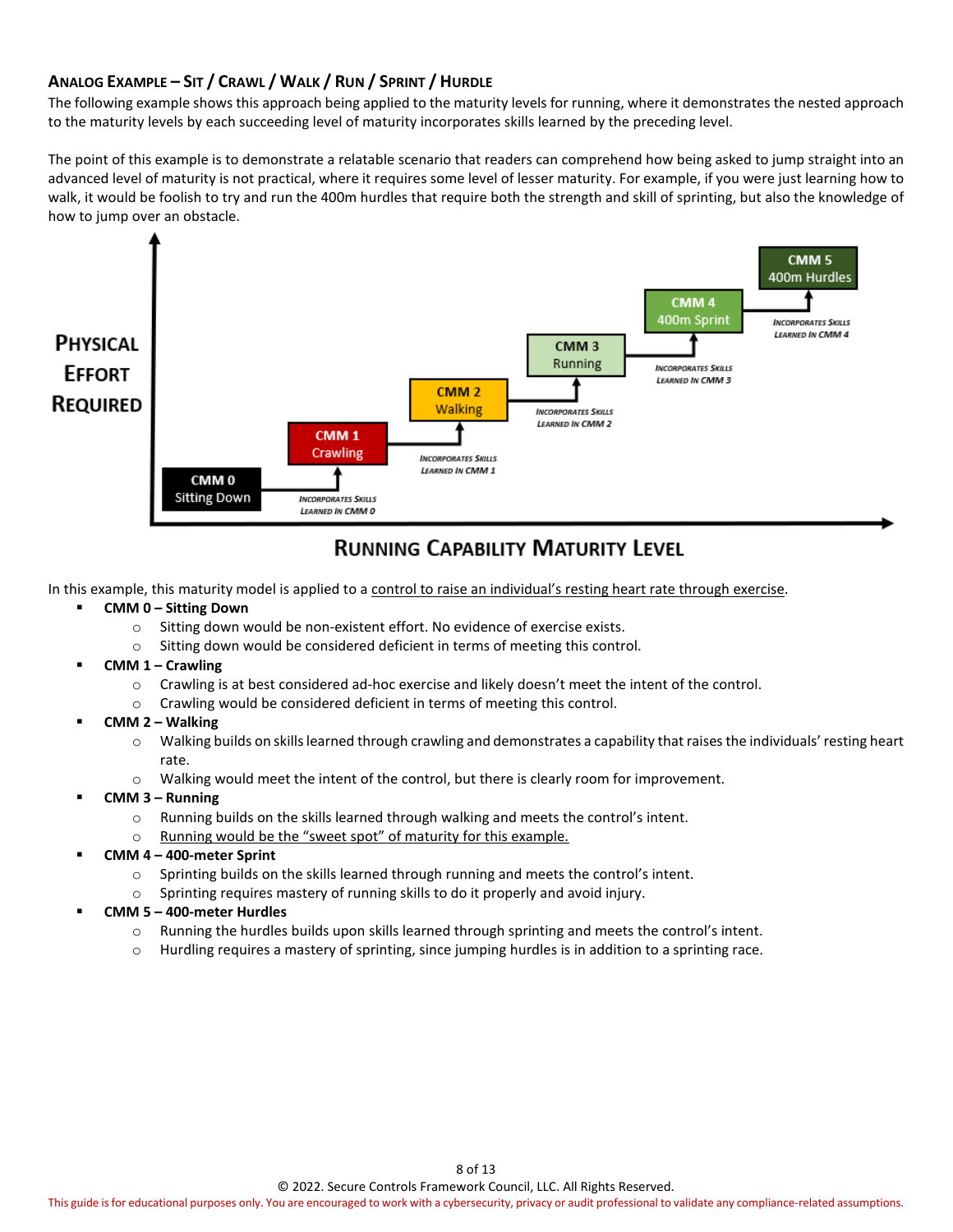# <span id="page-8-0"></span>**EXPECTED SP-CMM USE CASES**

#### <span id="page-8-1"></span>**USE CASE #1 – OBJECTIVE CRITERIA TO BUILD A CYBERSECURITY & PRIVACY PROGRAM**

Identifying a target maturity state is intended to support your organization's mission and strategy so without first understanding the broader mission of the organization and having prioritized objectives, a CISO/CIO/CPO will be guessing when it comes to establishing expectations for capability maturity. Like anything in life, if you fail to plan you plan to fail - CMM rollouts are no exception.

The time to execute a business plan to mature a cybersecurity and privacy program generally spans several years, where certain capabilities are prioritized over other capabilities. This means the CISO/CIO/CPO will establish CMM targets that evolve each year, based on prioritization. In the graphic below, the use of a spider chart can be beneficial to identify current vs future gaps with the SP-CMM. Prioritization of capability maturities may be based on risk assessments, audits, compliance obligations or management direction.





#### <span id="page-8-2"></span>**IDENTIFYING THE PROBLEM**

Using a CMM helps organizations avoid "moving targets" for expectations. Maturity goals define "what right looks like" in terms of the required people, processes and technology that are expected to exist in order to execute controls at the individual contributor level. Without maturity goals, it is very difficult and subjective to define success for a security & privacy program.

All too often, unprincipled cybersecurity & privacy leaders manipulate the business through **Fear, Uncertainty and Doubt (FUD)** to scare other technology and business leaders into supporting cybersecurity initiatives. These bad actors maintain the illusion of a strong cybersecurity & privacy program, when in reality the department is an array of disjointed capabilities that lacks a unifying plan. These individuals stay in the job long enough to claim small victories, implement some cool technology, and then jump ship for larger roles in other organizations to extend their path of disorder. In these cases, a common theme is the lack of viable business planning beyond a shopping list of technologies and headcount targets to further their career goals.

#### <span id="page-8-3"></span>**CONSIDERATIONS**

Cybersecurity & privacy departments are a cost center, not a revenue-generating business function. That means cybersecurity & privacy compete with all other departments for budget, and it necessitates a compelling business case to justify needed technology and staffing. Business leaders are getting smarter on the topic of cybersecurity & privacy, so these leaders need to rise above the FUD mentality and deliver value that is commensurate with the needs of the business.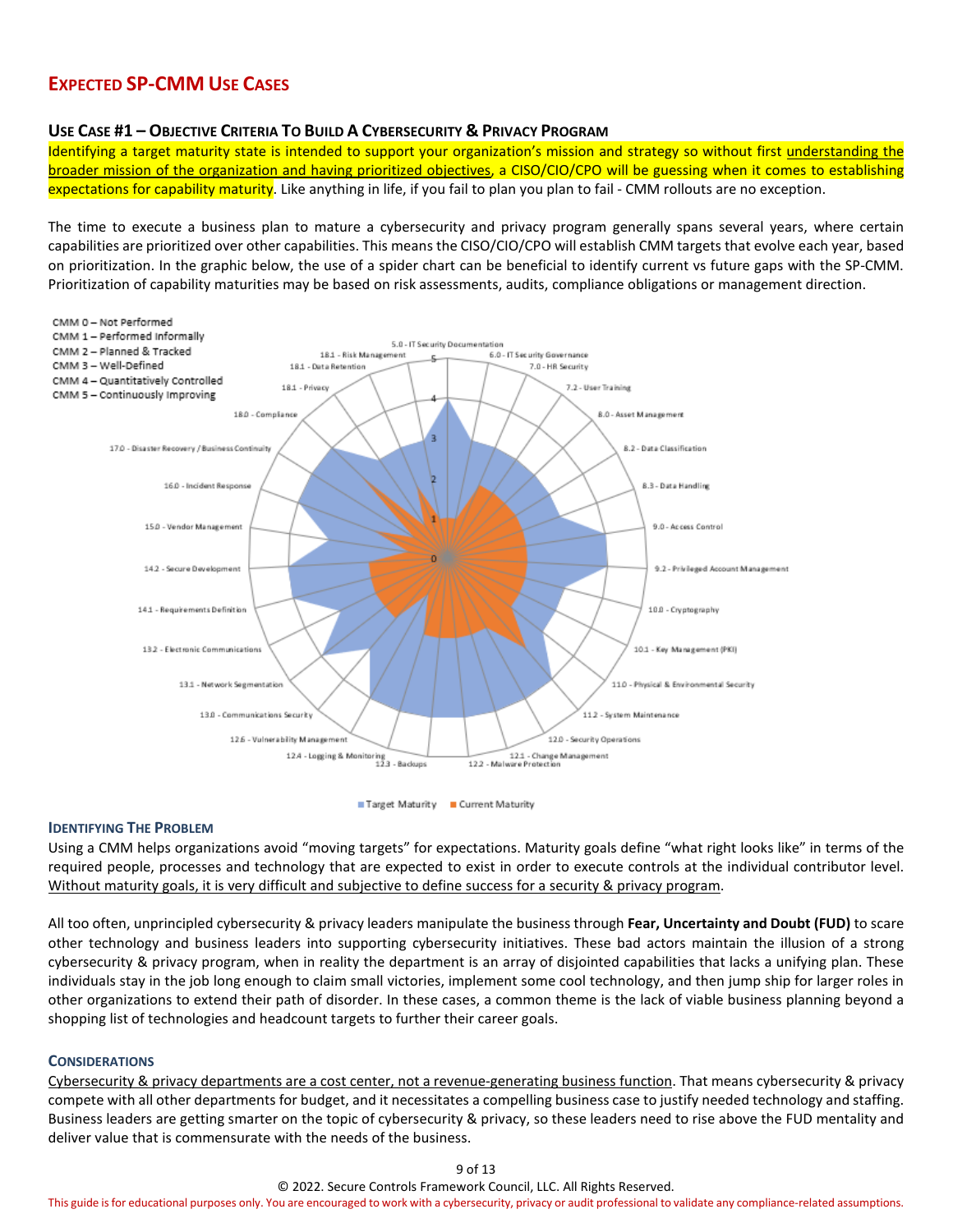When identifying a target level of maturity, it is crucial to account for your organization's culture. The reason for this is the implementation of perceived "draconian" levels of security can cause a revolt in organizations not accustomed to heavy restrictions. One good rule of thumb when deciding between CMM 3 and CMM 4 targets is this simple question*: "Do you want to be in an environment that is in control or do you want to be in a controlled environment?"* CMM 3 maturity is generally considered "an environment that is in control" where it is well-managed, whereas being in a CMM 4 environment is more of a "controlled environment" that is more controlled and less free. Given those considerations, environments not used to heavy restrictions may want to target CMM 3 as the highest-level of maturity targets. Additionally, the cost to mature from a CMM 3-4 or CMM 4-5 could be hundreds of thousands to millions of dollars, so there is a very real cost associated with picking a target maturity level. This is again where having management support is crucial to success, since this is ultimately a management decision.

From a CISO/CIO/CPO perspective, identifying a target level of maturity is also very beneficial in obtaining budget and protecting their professional reputation. In cases where business leadership doesn't support reaching the proposed target level of maturity, the CISO/CIO/CPO at least has documentation to prove he/she demonstrated a defined resourcing need (e.g., CMM level to support a business need) and the request was denied. Essentially, this can help cover a CISO/CIO/CPO in case an incident occurs and blame is pointed. That is just the reality of life for anyone in a high-visibility leadership position and being able to deflect unwarranted criticism is professional reputation insurance.

#### <span id="page-9-0"></span>**IDENTIFYING A SOLUTION**

Defining a target maturity state is Step 4 in the "*[7 Steps To Building An Audit-Ready Cybersecurity & Privacy Program](http://scf.securecontrolsframework.com/scf-security-privacy-by-design-principles.pdf)*,"[2](#page-9-1) a free resource from the SCF. That guide can be useful, since it helps establish two key pre-requisites to identifying CMM targets:

- 1. Prioritization of efforts (including resourcing); and
- 2. Identification of applicable statutory, regulatory and contractual obligations.



<span id="page-9-1"></span>*<sup>2</sup> 7 Steps To Building An Audit-Ready Cybersecurity & Privacy Program - [http://scf.securecontrolsframework.com/scf-security-privacy-by-design](http://scf.securecontrolsframework.com/scf-security-privacy-by-design-principles.pdf)[principles.pdf](http://scf.securecontrolsframework.com/scf-security-privacy-by-design-principles.pdf)*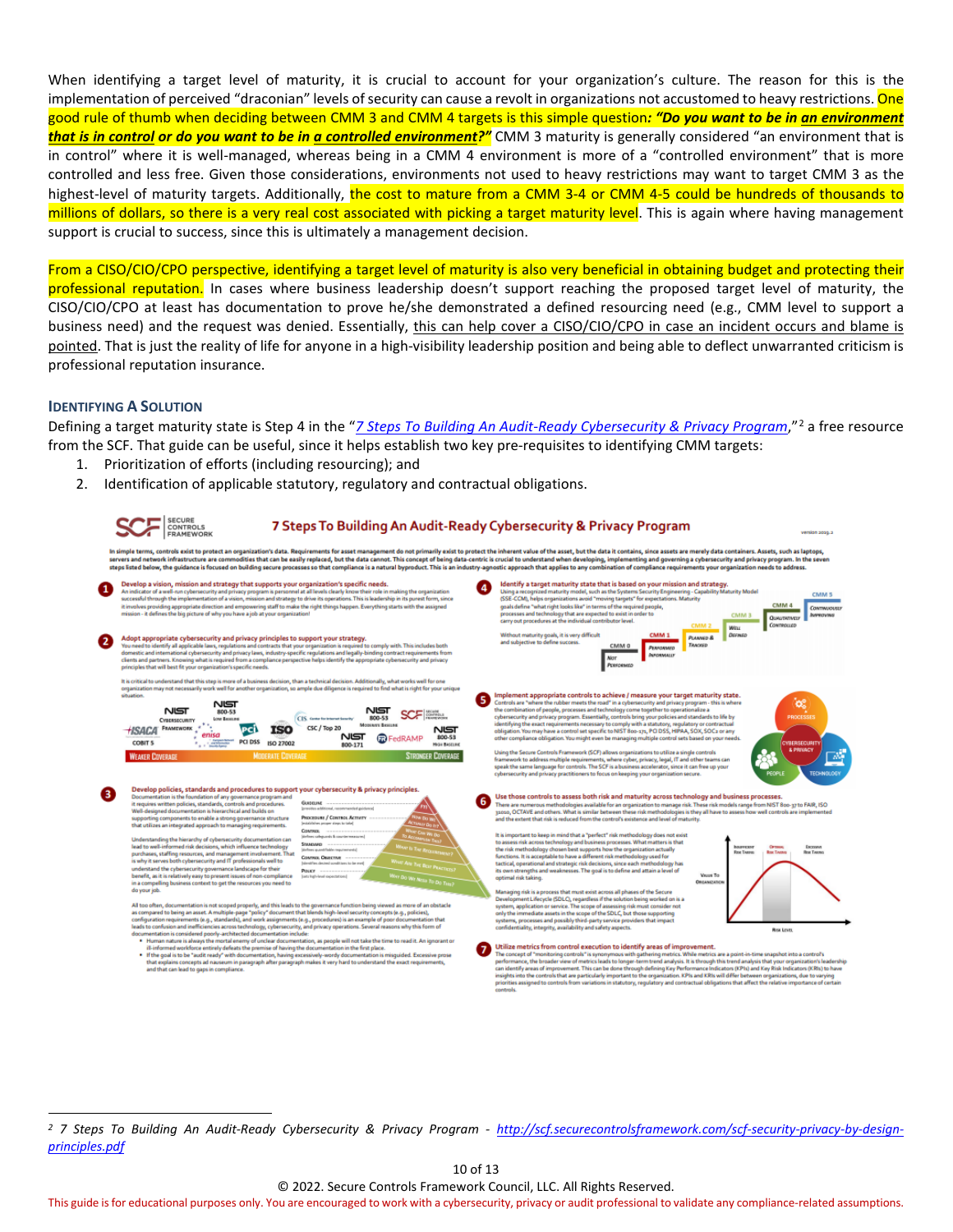Once a CISO/CIO/CPO has defined the prioritization and applicable compliance requirements, it is necessary to parse the SCF's controls catalog and then identify maturity targets for those applicable controls:

#### **Parsing The SCF For Your Specific Needs**

While there are over 1,000 controls in the SCF's controls catalog, it is necessary for an organization to pare down that catalog to only what is applicable to your organization (e.g., laws, regulations, contracts and industry expectations). This step simply involves filtering out the controls in the SCF that are not applicable and it can be easily done on the [Customize The SCF](https://www.securecontrolsframework.com/customize-the-scf) page on the SCF website.<sup>[3](#page-10-0)</sup> Additionally, this step can also be done within Excel or within a GRC solution. In the end, the result is a tailored set of controls that meet your organization's specific needs.

#### **Identifying Maturity Targets**

Now that you have pared down the SCF's controls catalog to only what is applicable, it is a manual review process to identify the appropriate level of maturity for each of the controls. There are several ways to approach this.

The most efficient manner we can recommend would be to first look at the thirty-two domains that make up the SCF and assign a highlevel CMM level target for each domain. These domains are well-summarized in the SCF's free [Security & Privacy by Design Principles](http://scf.securecontrolsframework.com/scf-security-privacy-by-design-principles.pdf)  [\(SIP\)](http://scf.securecontrolsframework.com/scf-security-privacy-by-design-principles.pdf) document and can be used by a CISO/CIO/CPO to quickly align a maturity target to each domain, in accordance with previouslyestablished prioritization and business needs.

# Security & Privacy by Design Principles (S|P)



While a CISO/CIO/CPO can stop at the domain level to target CMM levels, it is expected that they or their subordinates go through each of the corresponding SCF controls to then tag each control with the appropriate target CMM level. These control targets can then be assigned to managers and Individual Contributors (IC) to develop operational plans to reach those goals. Ideally, a quarterly status review is conducted to oversee the progress made towards reaching the target CMM levels.

11 of 13

© 2022. Secure Controls Framework Council, LLC. All Rights Reserved.

<span id="page-10-0"></span>*<sup>3</sup> Customize The SCF - <https://www.securecontrolsframework.com/customize-the-scf>*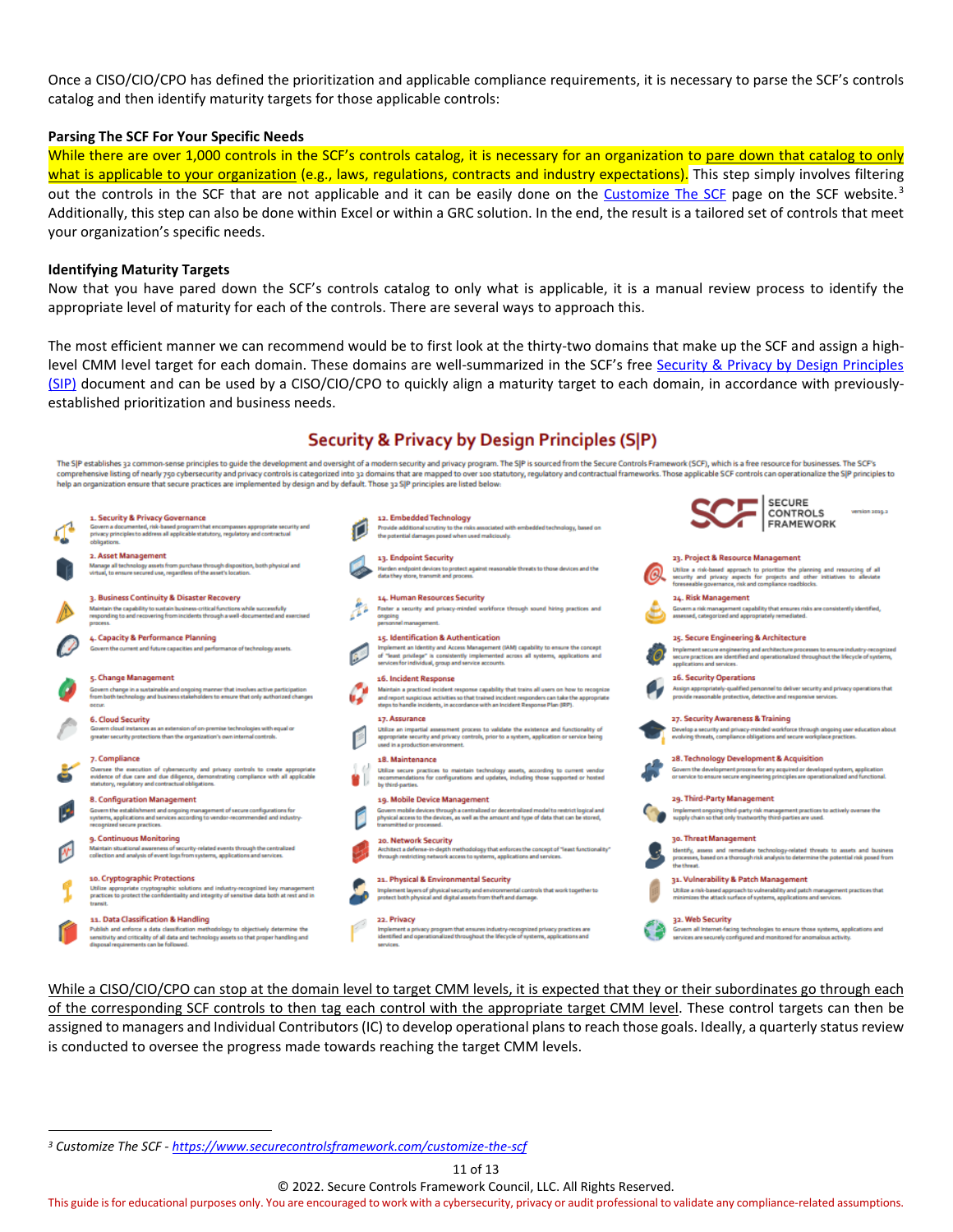# <span id="page-11-0"></span>**USE CASE #2 – ASSIST PROJECT TEAMS TO APPROPRIATELY PLAN & BUDGET SECURE PRACTICES**

When you consider regulations such as the EU General Data Protection Regulation (GDPR), there is an expectation for systems, applications and processes to identify and incorporate cybersecurity and privacy by default and by design. In order to determine what is appropriate and to evaluate it prior to "go live" it necessitates expectations for control maturity to be defined.

#### <span id="page-11-1"></span>**IDENTIFYING THE PROBLEM**

In planning a project or initiative, it is important to establish "what right looks like" from security and privacy controls that must be implemented to address all compliance needs. This includes internal requirements, as well as external requirements from applicable laws, regulations and contracts. Prior planning of requirements can reduce delays and other costs associated with re-engineering.

#### <span id="page-11-2"></span>**CONSIDERATIONS**

Referencing back to th[e SP-CMM Overview](#page-3-0) section of this document, CMM 0-1 levels of maturity are identified as being deficient from a "reasonable person perspective" in most cases. Therefore, project teams need to look at the "capability maturity sweet spot" between CMM 2-4 to identify the reasonable people, processes and technologies that need to be incorporated into the solution.

As previously-covered, avoiding negligent behavior is a critical consideration. The most common constraints that impact a project's maturity are: (1) budget and (2) time. A System Development Life Cycle (SDLC) has constraints and the expectations are that security and privacy controls are applied throughout the SDLC.



Projects do not have unlimited budgets, nor do they tend to have overly flexible timelines that allow for new security & privacy tools to be installed and trained upon. From a project perspective, this is often going to limit target CMM levels to CMM 2-3 for planning purposes.

#### <span id="page-11-3"></span>**IDENTIFYING A SOLUTION**

While there are over 1,000 controls in the SCF's controls catalog, it is necessary for a project team to pare down that catalog to only what is applicable to the project (e.g., ISO 27002, PCI DSS, CCPA, etc.). This step simply involves filtering out the controls in the SCF that are not applicable and it can be easily done on the [Customize The SCF](https://www.securecontrolsframework.com/customize-the-scf) page on the SCF website.<sup>[4](#page-11-4)</sup> Additionally, this step can also be done within Excel or within a GRC solution. In the end, the result is a tailored set of controls that meet the project's specific needs.

Now that you have pared down the SCF's controls catalog to only what is applicable, it is a manual review process to identify the appropriate level of maturity for each of the controls. Ideally, the project will inherit the same target maturity level for controls as used throughout the organization. For any deviations, based on budget, time or other constraints, a risk assessment should be conducted to ensure a lower level of maturity for project-specific controls is appropriate.

© 2022. Secure Controls Framework Council, LLC. All Rights Reserved.

<span id="page-11-4"></span>*<sup>4</sup> Customize The SCF - <https://www.securecontrolsframework.com/customize-the-scf>*